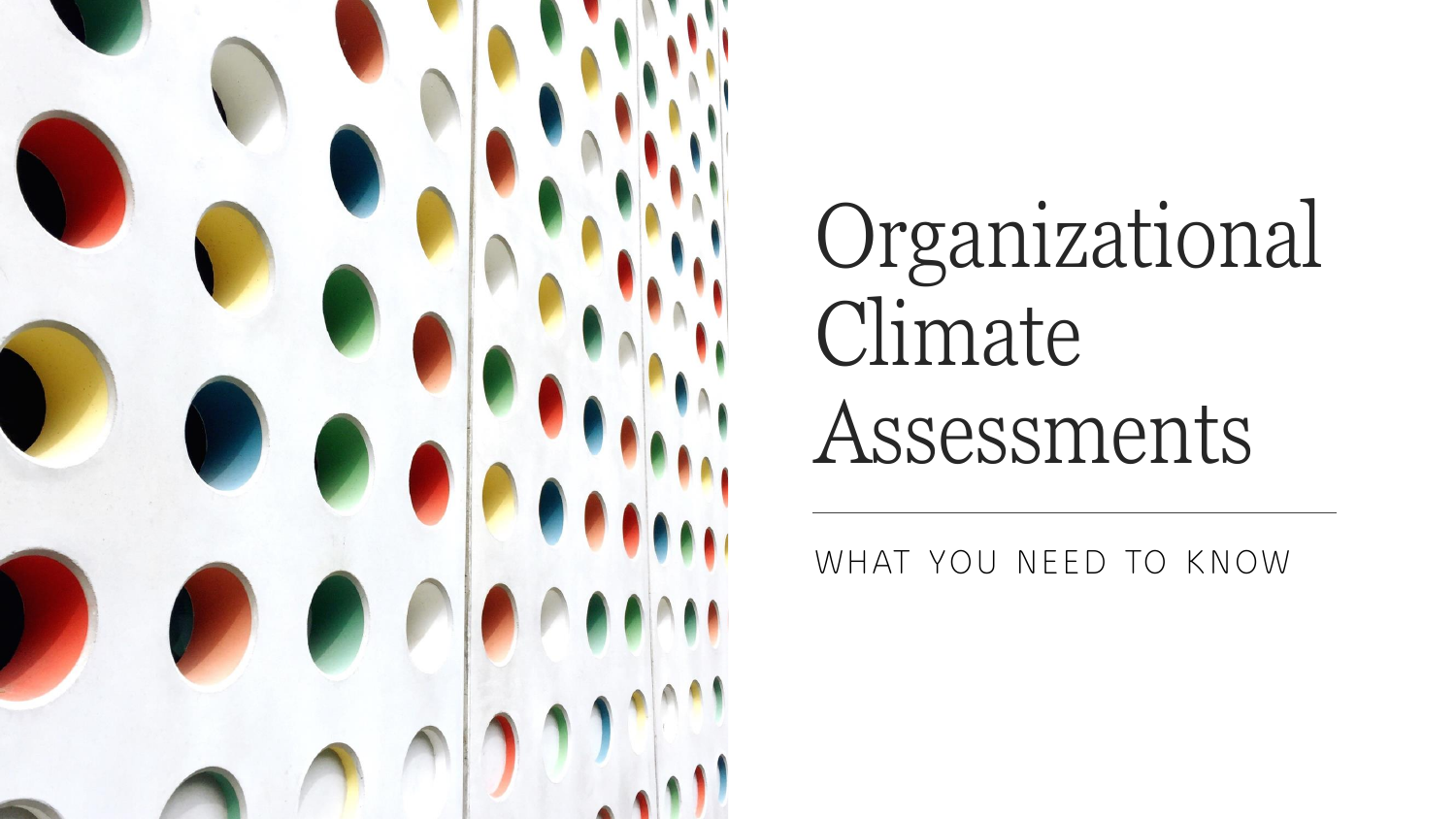## Why Climate Assessments are Important



CRITICAL TO THE SUSTAINABILITY OF YOUR DIVERSITY, EQUITY, AND INCLUSION STRATEGY.

LEVERAGES REAL DATA TO MAKE INFORMED DECISIONS AROUND THE EMPLOYEE EXPERIENCE.

ALLOWS FOR THE STRATEGIC AND MEASURABLE EVALUATION OF CHANGE OVER TIME.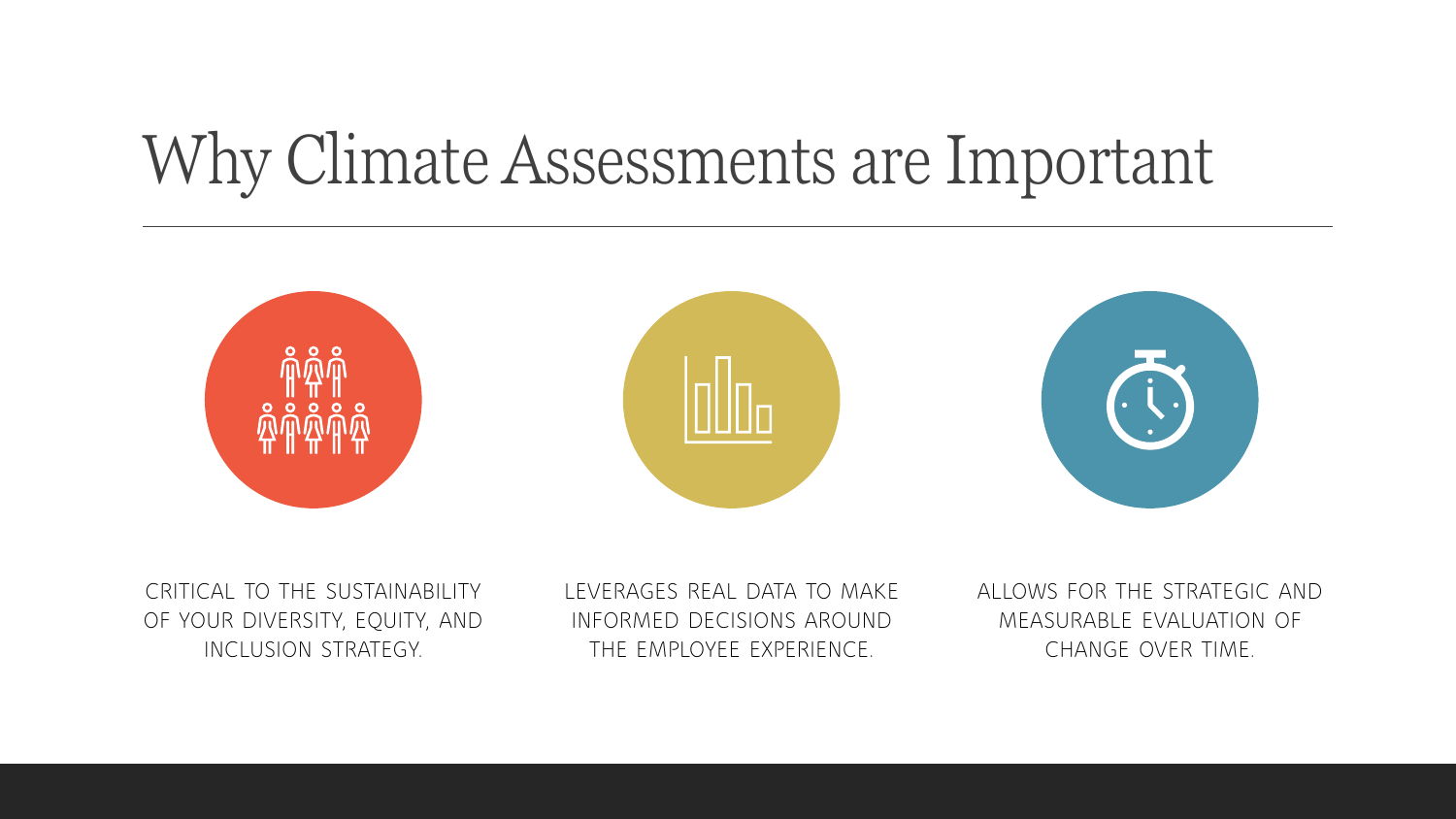### What is a Climate Assessment

◆Measures current state of the organization through data collection from various sources.

❖Can be used for: diversity, equity and inclusion; employee engagement and/or satisfaction; organizational culture; and operational efficiency.

❖Measures employees' thoughts, feelings, beliefs, and perceptions on how they are experiencing the organization.

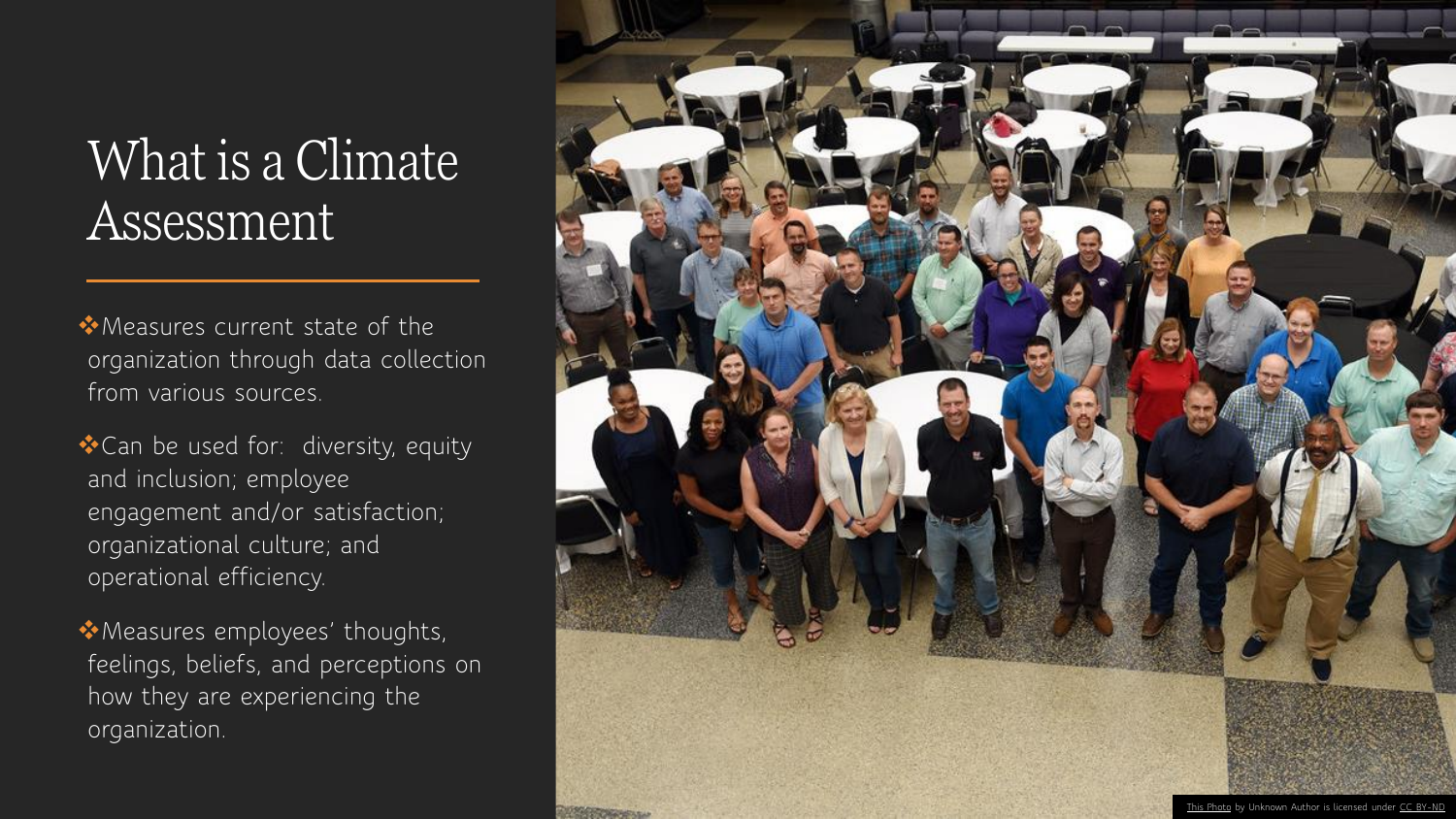# DEI Climate Assessment Areas of Focus

- ❑ Policies/Practices
- ❑ Recruitment/Selection
- ❑ Retention
- Pay/Promotion
- External DEI (partnerships, social media channels, external relationships - vendors, members)
- ❑ Organizational culture (belonging)

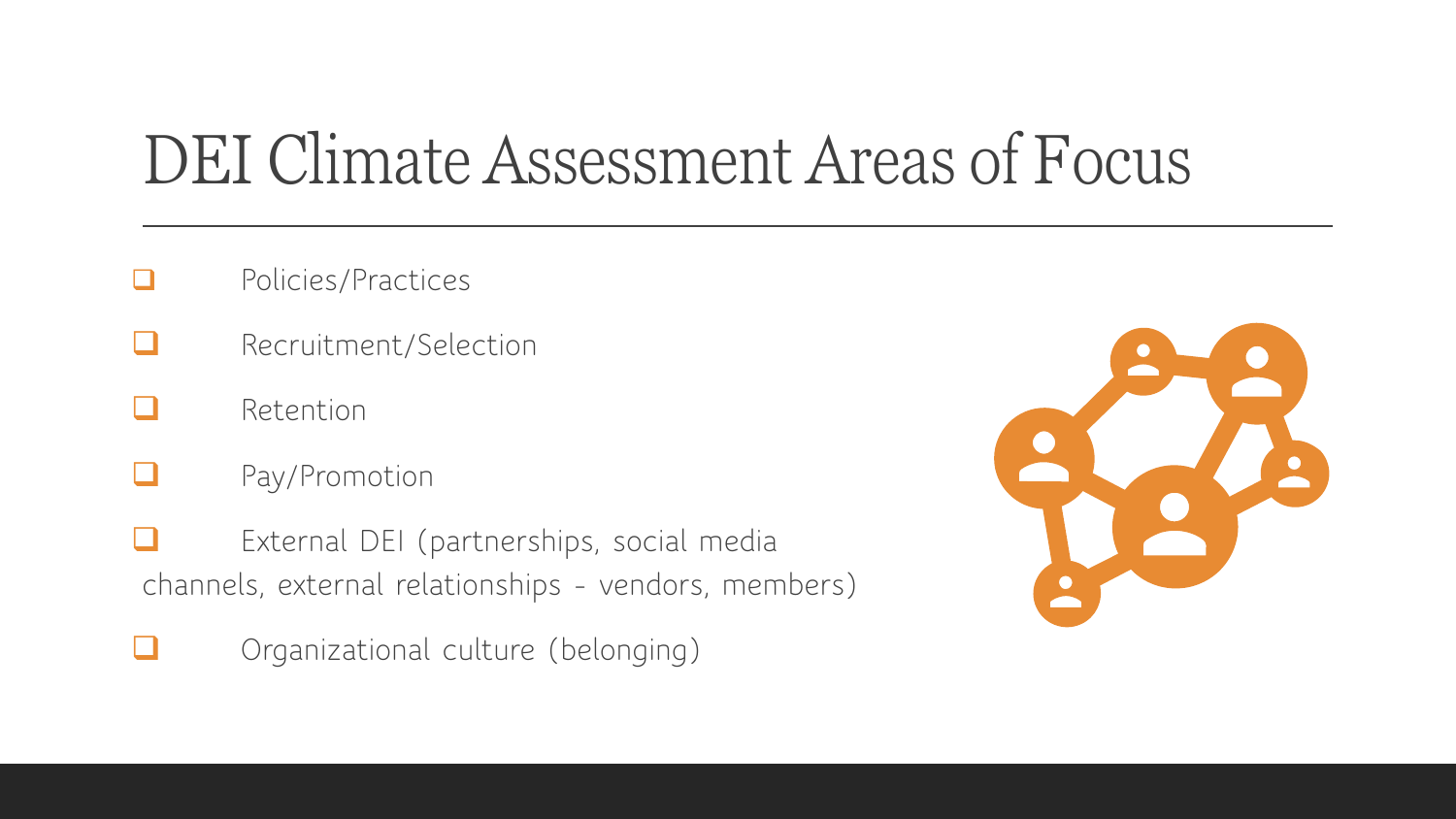

### DEI Climate Assessment Activities

All Employee Survey

- Use a standard survey analysis methodology to determine areas of strengths, cautions and improvements.
- Should include quantitative (Likert scale) and qualitative (open text) questions.

#### Leadership Interviews

- One on one interviews with leaders of the organization completed by an objective interviewer (Human Resources).
- Add in a leadership survey to provide more quantitative data.

#### Review of Organizational Data

- Employee Handbook/ Code of Conduct.
- Performance Management Process / Compensation Matrix